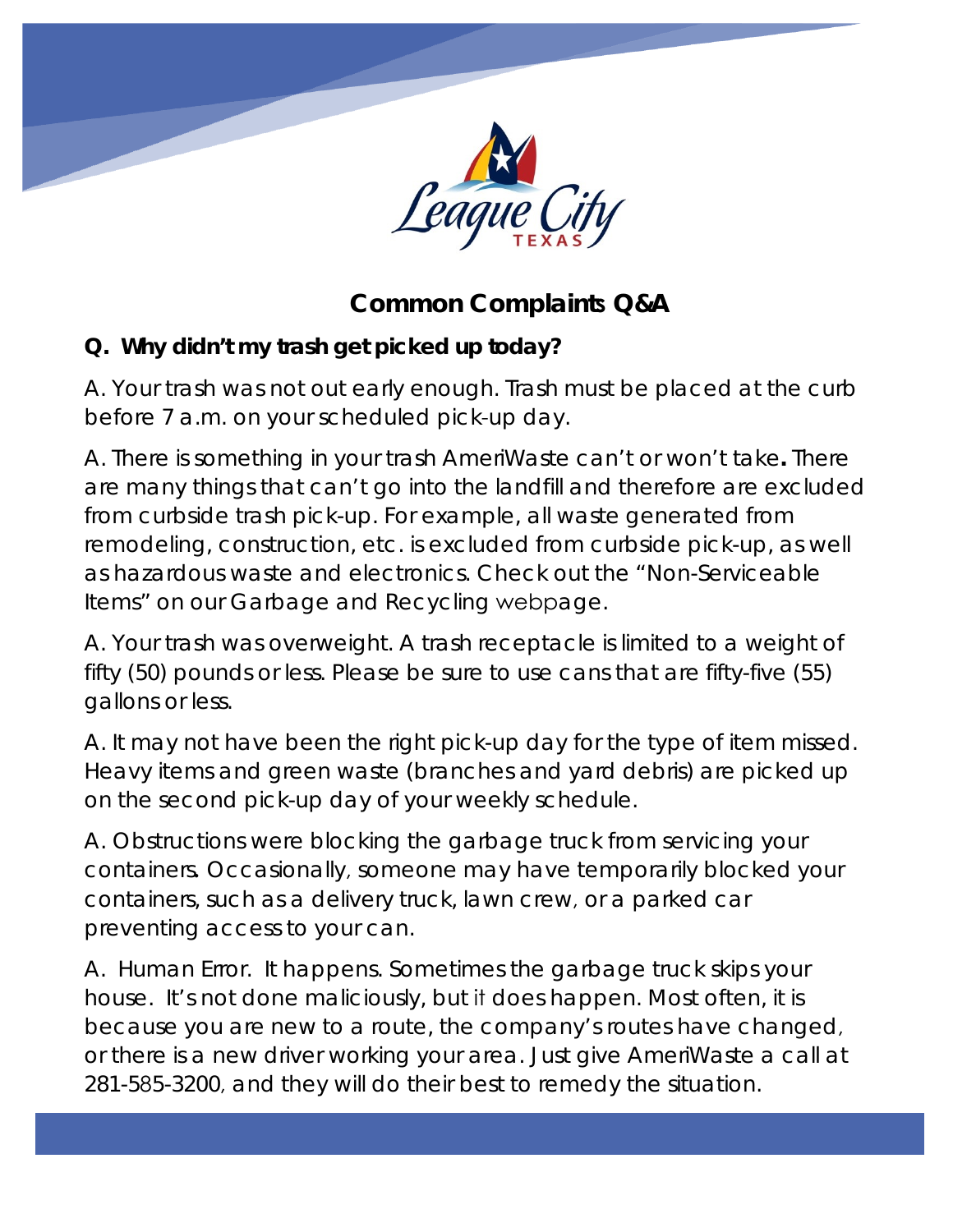## **Q. Why is my trash can not where I left it, or I just can't find it?**

A. The garbage workers are required to place your can within two (2) feet of where you originally placed it without obstructing traffic, driveways, or damaging landscape. However, you must do your part as well. When putting your trash can at the curb, do not place it near mailboxes or drainage outlets. Other factors play a part, such as wind, light-weight, or unstable cans. It only takes a small amount of wind or a small gust to knock a can over on its side. For example, the wind generated by a passing car is enough to knock an empty can on its side, potentially causing it to roll several feet away from its original placement. The extreme weather in Southeast Texas is also a huge factor. However, if you feel that none of these reasons are the problem, please do not hesitate to call AmeriWaste at 281-585-3200, so they may address the problem.

## **Q. Why did my Recycling not get picked up?**

*A. Your recycle cart was not out early enough.* Recycling and Trash must be placed at the curb before 7 a.m. on your scheduled pick-up day.

*A. Your recyclable materials were in an unacceptable plastic bag.* Under normal circumstances, recyclable materials are to be placed loosely in the recycle cart that is provided by AmeriWaste. If you choose to bag your recyclables, it must be in a clear bag. Our recycling program is a "Single Stream" recycling, and contamination is a big issue. The trash workers are trained to do a quick look at what is in the recycle cart, therefore a clear plastic bag is necessary if bagging.

*A. Some items in your recycle cart are NOT recyclable.* There are many items that we think are recyclable, that just simply are not part of our recycle program. Certain types of plastics (#6) and Styrofoam are NOT part of our recycle program and are some of the biggest culprits that contaminate our recycle stream. Plastic bags, plastic wrap, etc., are NOT recyclable. All recyclables need to be clean as well, so a greasy pizza